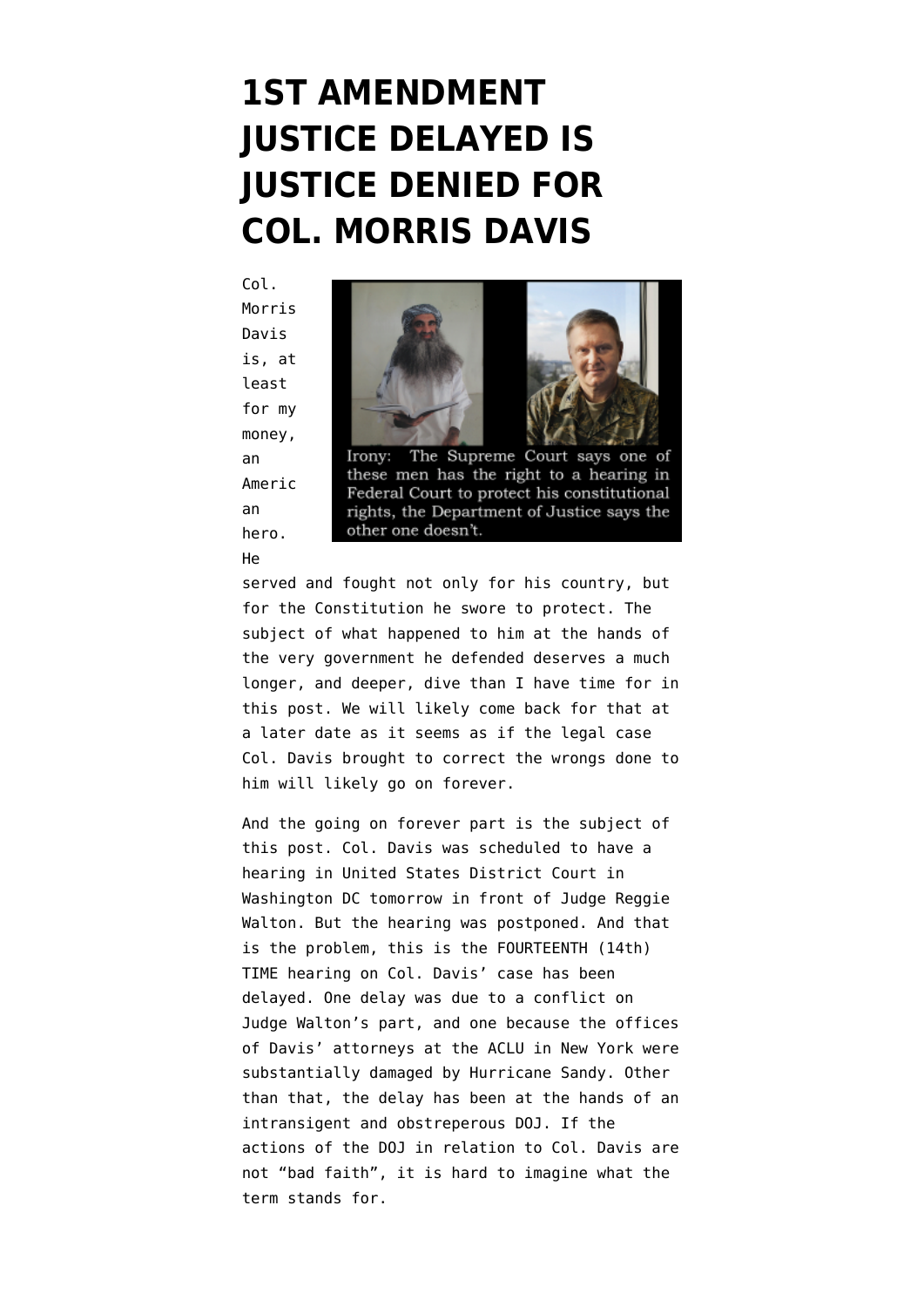Now, to be fair, it appears the latest delay was at the unilateral hand of the court, as yesterday's minute entry order reads:

> In light of the fact that potentially dispositive motions remain pending, it is hereby ORDERED that the status hearing currently scheduled for Friday, February 21, at 9:15 a.m. is CONTINUED to a date and time to be determined by the Clerk.

The problem with that is that the "dispositive motions" the court speaks of as being "pending" have been "pending" for a VERY long time, since July of last year. And the case itself has been going on since the [complaint was filed on](http://www.emptywheel.net/wp-content/uploads/2014/02/Davis-Complaint-182010.pdf) [January 8, 2010.](http://www.emptywheel.net/wp-content/uploads/2014/02/Davis-Complaint-182010.pdf)

Why is it taking so long you ask? Because of the aforementioned bad faith and obstreperousness of the Department of Justice, that's why. To get an idea of just what is going on here, a little background is in order. Peter Van Buren gives a [good, and relatively brief synopsis](http://wemeantwell.com/blog/2013/05/20/hanging-out-at-the-playboy-mansion-while-colonel-davis-waits-for-justice/):

> Morris Davis is not some dour civil servant, and for most of his career, unlikely to have been a guest at the Playboy Mansion. Prior to joining the Library of Congress, he spent more than 25 years as an Air Force colonel. He was, in fact, the chief military prosecutor at Guantánamo and showed enormous courage in October 2007 [when he](http://thinkprogress.org/security/2007/12/10/18199/morris-gitmo-haynes/) [resigned](http://thinkprogress.org/security/2007/12/10/18199/morris-gitmo-haynes/) from that position and left the Air Force. Davis stated he would not use evidence obtained through torture. When a torture advocate was named his boss, Davis quit rather than face the inevitable order to reverse his position.

Morris Davis then got fired from his research job at the Library of Congress for writing an article in the Wall Street Journal about the evils of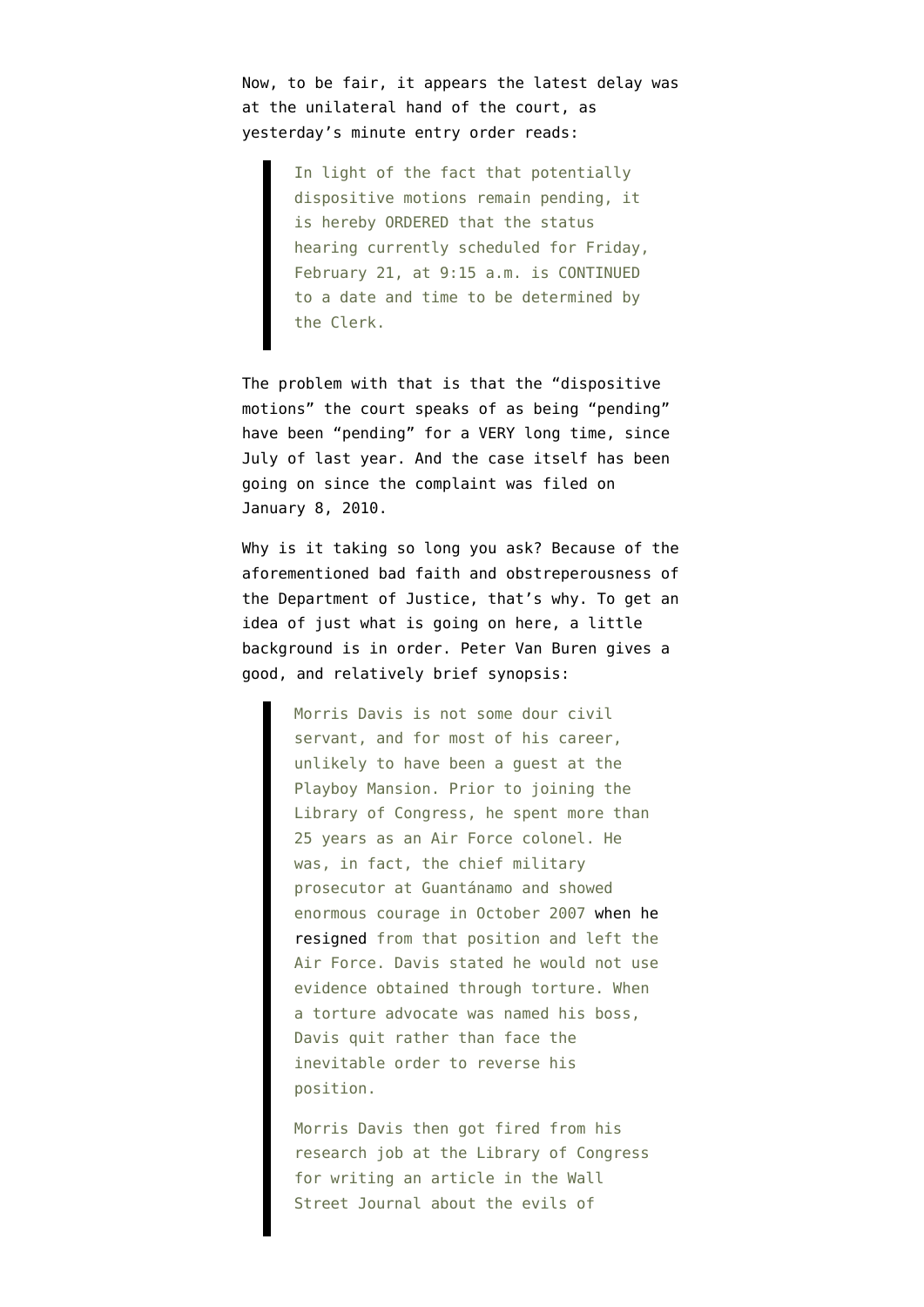justice perverted at Guantanamo, and a similar letter to the editor of the Washington Post. (The irony of being fired for exercising free speech while employed at Thomas Jefferson's library evidently escaped his bosses.) With the help of the ACLU, Davis demanded his job back. On January 8, 2010, the ACLU filed a lawsuit against the Library of Congress on his behalf. In March 2011 a federal court ruled against the Obama Administration's objections that the suit could go forward (You can [read more](http://wemeantwell.com/blog/2011/12/03/no-free-speech-at-mr-jefferson’s-library/) [about Davis' struggle.\)](http://wemeantwell.com/blog/2011/12/03/no-free-speech-at-mr-jefferson’s-library/)

Moving "forward" is however a somewhat awkward term to use in regards to this case. In the past two years, forward has meant very little in terms of actual justice done.

Yes, you read that right. Col. Davis was fired from the job he truly loved at the Congressional Research Service because he, on his own time as a private citizen, exercised his First Amendment right to speak. As one of [Davis' pleadings](http://www.emptywheel.net/wp-content/uploads/2014/02/Davis-SJ-Response.pdf) puts it:

> Col. Davis was unconstitutionally removed from his position at the Library of Congress' Congressional Research Service for writing opinion pieces in the Wall Street Journal and the Washington Post expressing his nonpartisan, personal views on the failures of the American military commissions established to try detainees at Guantánamo Bay, Cuba. His speech lies at the very core of the First Amendment and exemplifies the kind of speech that federal courts have been most vigilant in protecting from government retaliation.

The full pleading that quote came from, Col. Davis' response to the government's motion for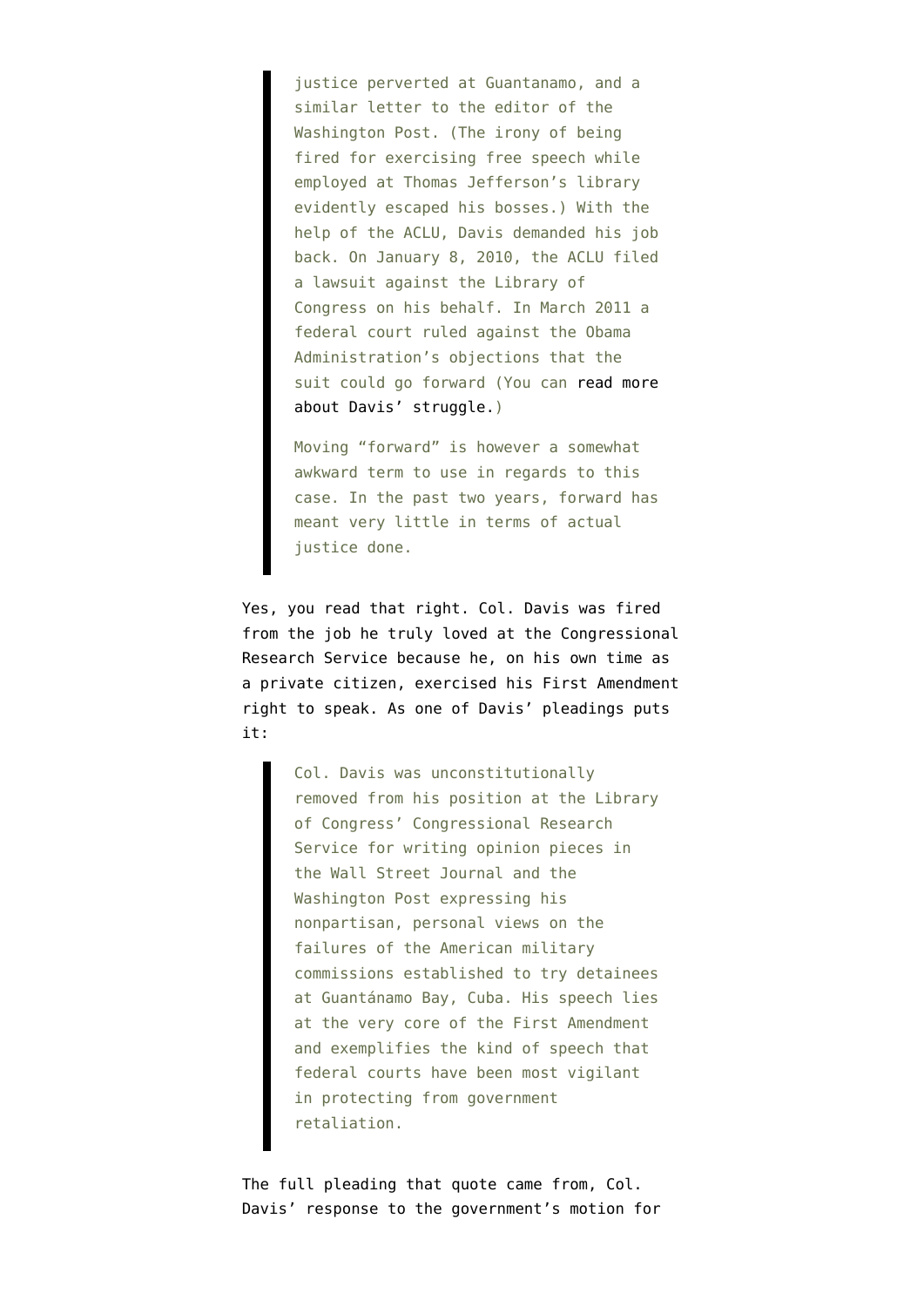summary judgment (one of the "pending dispositive motions") [can be found here](http://www.emptywheel.net/wp-content/uploads/2014/02/Davis-SJ-Response.pdf) and is a good read if you are interested in more background.

That is exactly what happened and what is at stake. And you do not have to take my word for it, Judge Walton thinks it is a solid and valid claim too. Here is language from [Judge Walton in](http://www.emptywheel.net/wp-content/uploads/2014/02/Walton-Jan-2010-Order.pdf) [an order in late January 2010](http://www.emptywheel.net/wp-content/uploads/2014/02/Walton-Jan-2010-Order.pdf), not long after the case was filed:

> The Court is satisfied that the plaintiff has established, at least based on the record before the Court at this time, that the likelihood of success on the merits and public policy prongs of the preliminary injunction standard weigh in his favor. Essentially, the record before the Court suggests that the plaintiff was terminated immediately after two specific opinion editorials he authored were published in national newspapers. Regardless of the defendants' contention to the contrary, it appears that the content of the plaintiff's published opinions was one of the reasons, if not the primary reason, he was fired, i.e., because the plaintiff took a position on the prosecution of detainees being housed at the United States military's Guantánamo Bay facility which the Congressional Research Service felt would call into question its impartially as to any policy recommendation it would make and any research it would conduct on that issue. This conclusion is supported by the fact that the opinion articles were specifically referenced in the plaintiff's termination letter, and also the timing of the letter, which was issued only several days after his writings were published. The plaintiff's likelihood of success position therefore is well-founded, at least with respect to the record the Court now has before